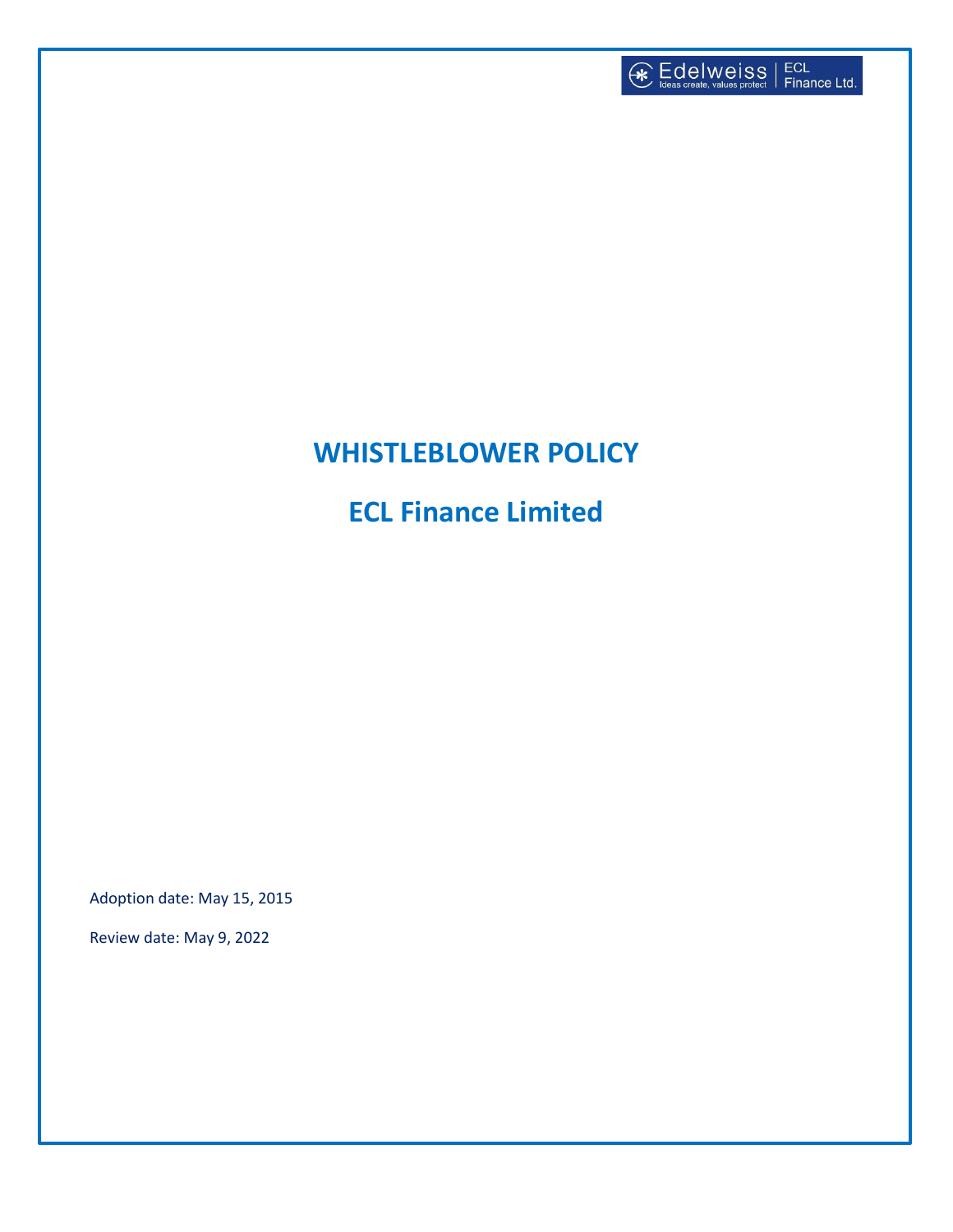## **DOCUMENT CONTROL**

| <b>Document Name</b>           | <b>WHISTLEBLOWER POLICY</b>                                                                               |  |
|--------------------------------|-----------------------------------------------------------------------------------------------------------|--|
| <b>Abstract</b>                | This document provides a high-level overview of the Whistleblower<br>Policy and its associated procedures |  |
| <b>Security Classification</b> | Internal                                                                                                  |  |
| <b>Location</b>                | Edelweiss Credit BG Mumbai                                                                                |  |
| Owner                          | Credit BG HR                                                                                              |  |
| <b>Review Date</b>             | May 9, 2022                                                                                               |  |
| <b>Review Date</b>             |                                                                                                           |  |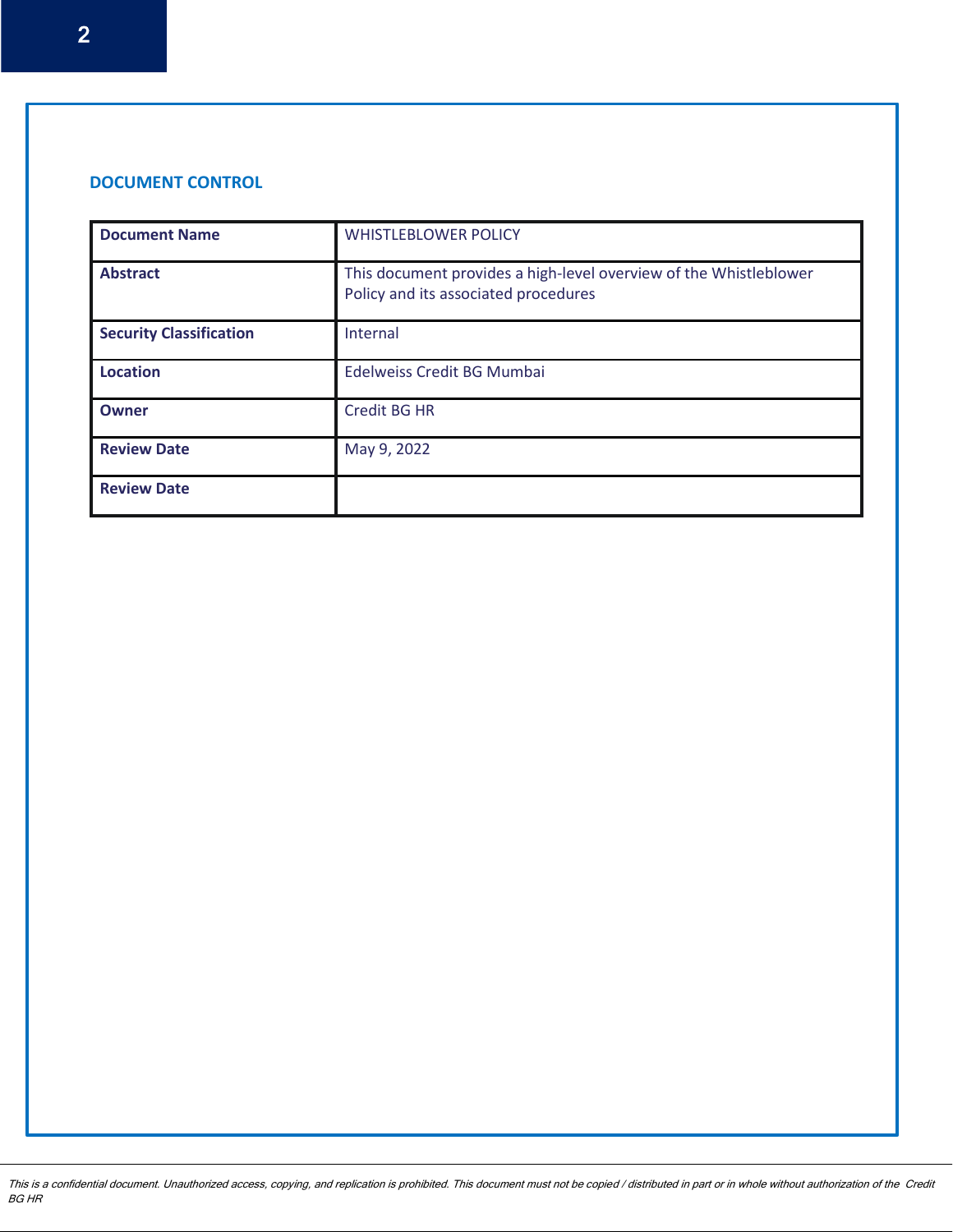#### **INTRODUCTION**

ECL Finance Limited referred to as ("**ECLF/Company**") are committed to adhering to the highest standards of ethical, moral and legal conduct of business operations. ECLF believes in the conduct of its affairs in a fair and transparent manner by adopting the highest standards of professionalism, honesty, integrity and ethical behaviour.

ECLF has formulated this Whistleblower Policy/Vigil Mechanism Policy ('the **Policy**') in addition to the existing Employee Code of Conduct that governs the actions of its employees.

#### **OBJECTIVE**

This policy sets out how ECLF will support you so that you can safely express your concerns, know who to contact, how to make the report and the protections available to you.

#### **SCOPE**

Under the Policy, all ECLF' employees (at all levels and grades, whether regular, fixed term contract or temporary), directors, customers, agencies, contractors, vendors, suppliers and/or any of their employees, deployed to ECLF and any other person associated with the Company (collectively referred to as '**Stakeholders**') can report any incident / event as detailed within the Policy (**Eligible Whistleblowers).**

#### **PURPOSE OF THE POLICY**

This Policy aims to:

encourage the reporting of suspected or actual occurrence of illegal, unethical or inappropriate events (behaviours or practices), violation of applicable laws and regulations, irregularities, misconduct, fraud, incorrect or misrepresentation of any financial statements and reports, leak of unpublished price sensitive information (UPSI) or alleged violation of insider trading laws, etc., or violation of ECLF' Code of Conduct that can lead to financial or reputational loss to the Company

- a. outline the mechanism within ECLF for the reporting and investigation of matters raised by a Stakeholder;
- b. outline the safeguards to protect the Stakeholder who chooses to avail of the Vigil Mechanism against potential victimisation, reprisal or recriminatory action, both from within and outside the Company, resulting from whistleblowing reports.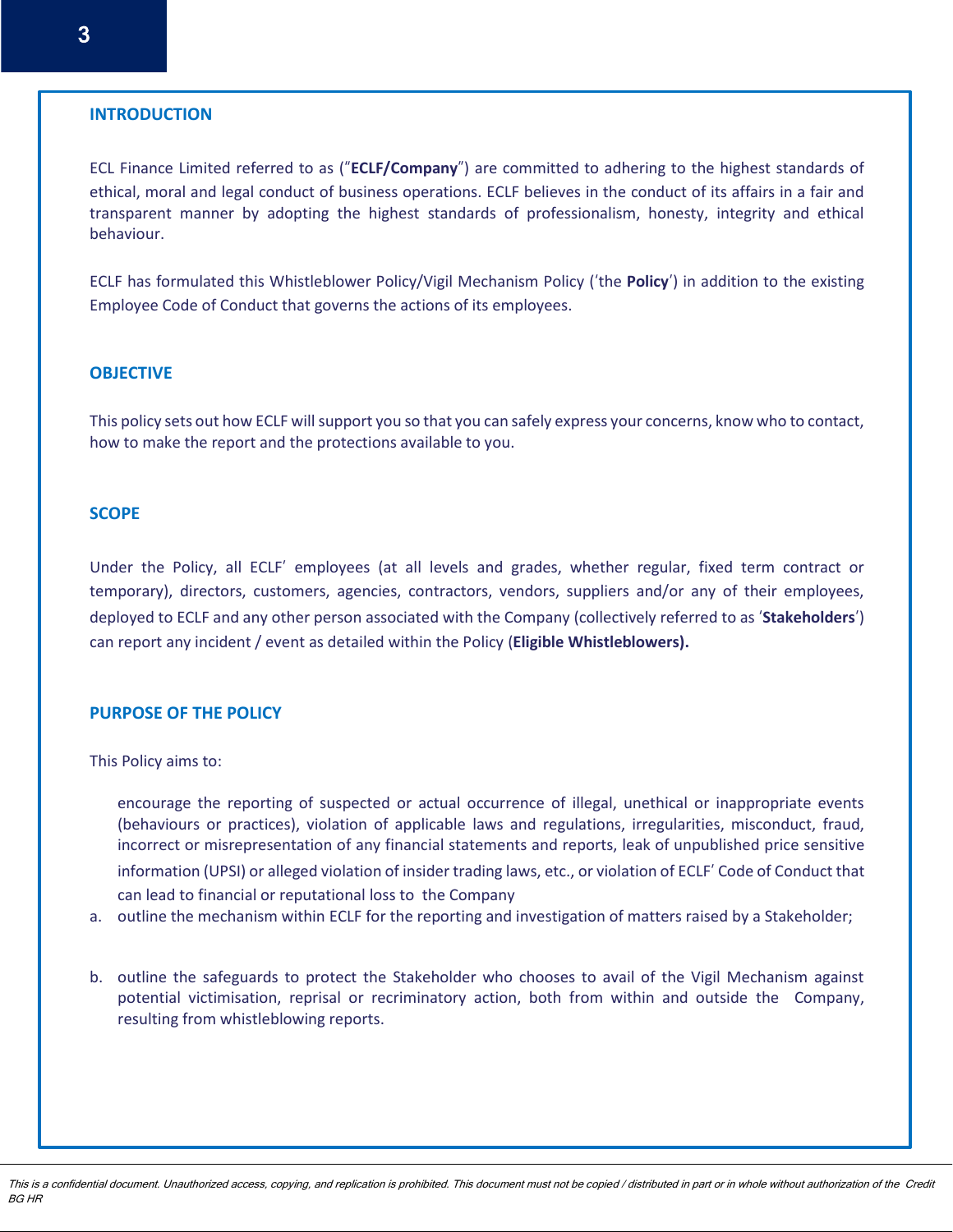#### **OUT OF SCOPE**

The Policy does not aim to address:

- a. issues relating to complaints related to employment/superior-subordinate relationship, such as appraisals, service conditions, favouritism, sexual harassment, etc., as the same are dealt with separately under the relevant policies of ECLF.
- b. Issues raised against any ECLF employee (as defined hereinabove) or ECLF' Directors, on issues unrelated to ECLF.

## **COMPLIANCE WITH THE POLICY**

The Company expects compliance of this Policy in letter and spirit. Violation if any will be liable for disciplinary action, which may include termination of services.

#### **DISPLAY**

The Whistleblower Policy is displayed on the Website as well as the Intranet of the Company.

## **DEFINITION OF WHISTLEBLOWER**

"**Whistleblower**" is any Stakeholder who raises, reports, informs or discloses a concern of any wrongdoing, unethical/illegal activity or conduct, whether actual, suspected or anticipated, that may constitute a breach of the applicable laws or the ECLF' Employee Code of Conduct or the Policies thereunder.

## **RIGHTS AND RESPONSIBILITIES OF WHISTLEBLOWER**

- a. The Whistleblower is not expected to prove the truth of the allegation; but s/he needs to demonstrate sufficient grounds for concern and good faith.
- b. It is understood that the Whistleblower has, after due thought and deliberation, decided to make the Disclosure/Report expressing a genuine concern, grievance, allegation ('**Disclosure/Report**').
- c. Disclosure in this regard shall mean a concern raised by a written communication made in good faith that discloses or provides information of unethical/illegal activity or any conduct that may constitute a breach of the applicable laws, or policies of ECLF.
- d. The Whistleblower may, for this purpose, choose to disclose his/her identity while submitting the Disclosure/Report under the Policy or may choose to remain anonymous. Employees are however encouraged to disclose their identities while submitting a Disclosure/Report as this will assist in obtaining additional details and documentation and evidence during the inquiry.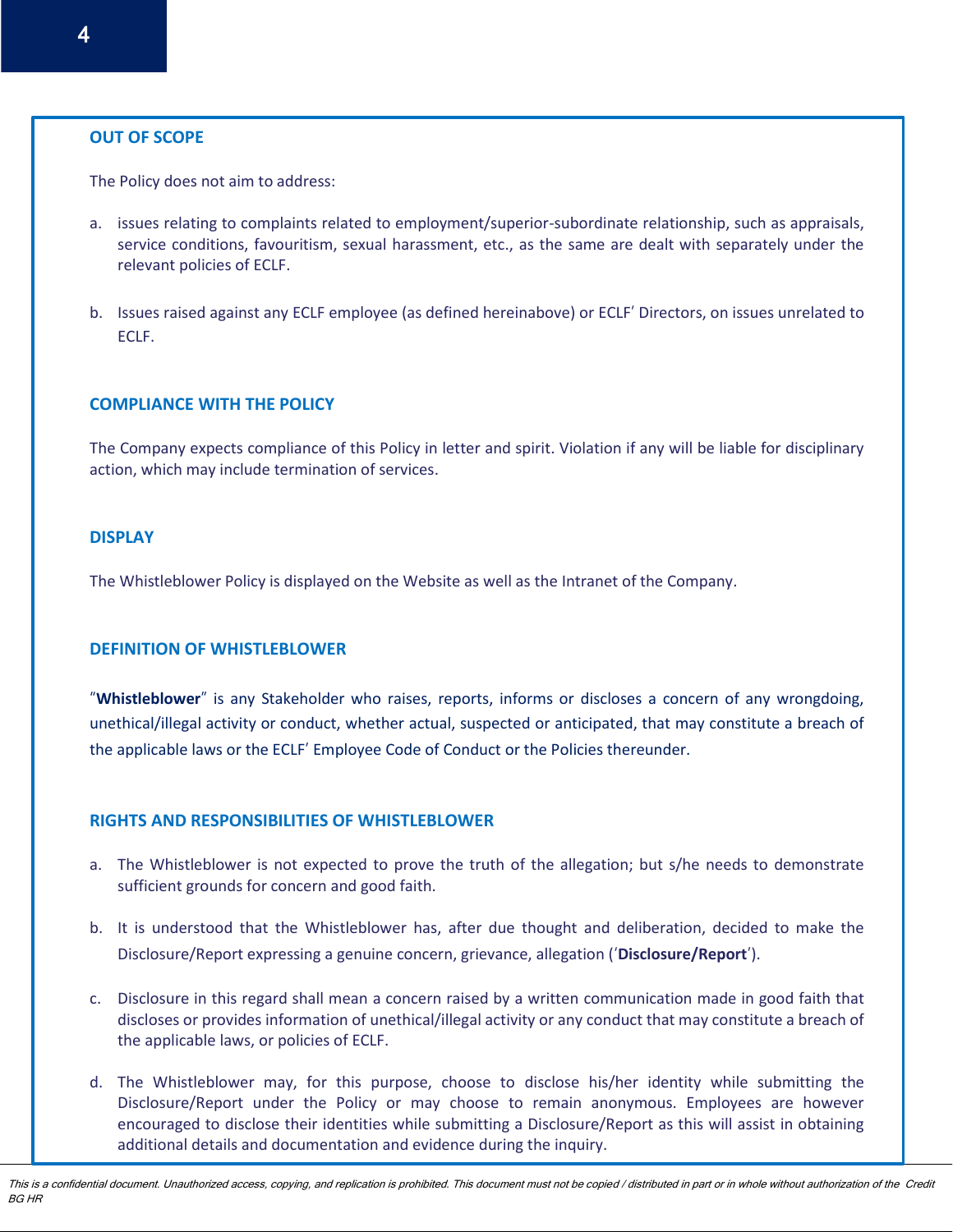- e. Whistleblower Committee may entertain Anonymous Disclosure/Report at its sole discretion and will reserve its right whether to investigate or not into such Disclosure/Report as it may not be possible to interview the Whistleblower and grant him/her protection in accordance with the Policy.
- f. **Reporting in Good Faith**: Any Whistleblower is expected to read and understand this Policy. It is recommended that any Stakeholder, who wishes to submit a Disclosure/Report, must do so after gathering adequate facts/data to substantiate the genuine concerns stated in the Disclosure/ Report and not merely base the same on hearsay or rumor. This means that no action will be taken against the Whistleblower, if the Disclosure/Report was made in good faith and no misconduct was found to have been committed upon completion of investigation to the satisfaction of the Committee. However, if a Disclosure/Report, after an investigation proves to be false, frivolous, fictitious, malicious, vexatious; or made with an ulterior intent; or made for the purpose of malicious prosecution; or if the Whistleblower fails to furnish the complete information available with or accessible by him in relation to the alleged violation; then the Committee reserves the right to recommend suitable disciplinary action against the concerned Whistleblower or any person so associated with the Whistleblower, which may include termination of employment, reporting to the relevant authorities etc.
- g. The following is an indicative list of instances in which a Disclosure/Report will not be entertained:
	- i. Disclosure/Report that are illegible, if handwritten;
	- ii. Disclosures/Report that are trivial or frivolous in nature;
	- iii. Matters which are sub-judice (i.e. pending before a court of Law, State, National Human Rights Commission, Tribunal or any other judiciary or quasi judiciary body);
	- iv. The concern expressed, relates to service matters or personal grievance (such as increment, promotion, appraisal etc.).
- h. The Whistleblower shall undertake and declare that he/she:
	- i. has reviewed the completed and signed Disclosure / Report for completeness and accuracy and that the information contained therein is true, correct and complete to the best of his/her knowledge; and
	- ii. agrees to provide to the Whistleblower Committee all co-operation in the matter whenever required; and
	- iii. agrees to be obligated to provide the evidence as may be sought by the Whistleblower Committee.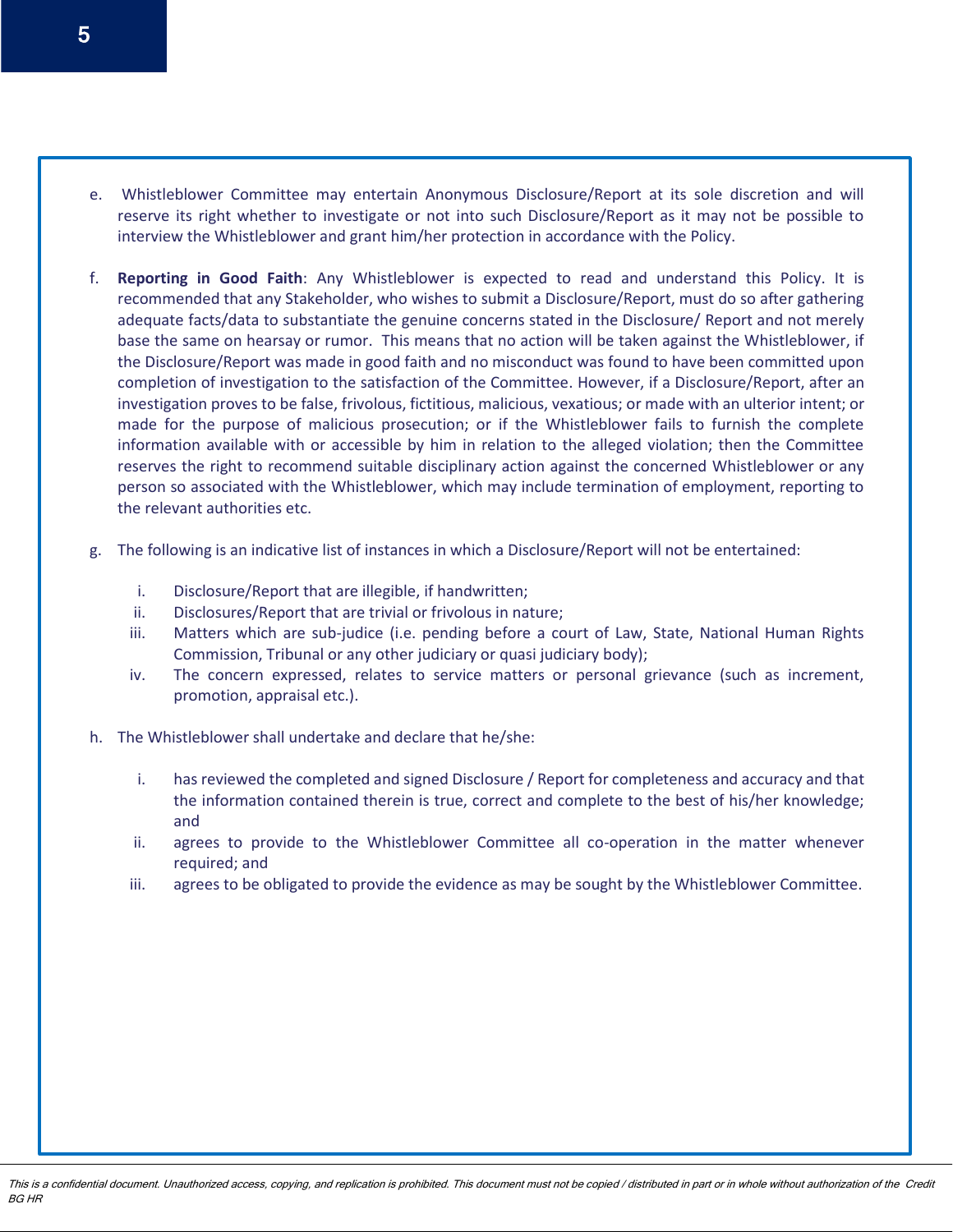# **REPORTING OF THE CONCERN/INCIDENT**

# **Reporting Platforms for Disclosure/Report**

A Whistleblower can submit a written Disclosure/Report of the concern/incident through any of the following channels:

- a. Email to the designated e-mail address viz. [ECLF.Whistleblower@eclf.com](mailto:ECLF.Whistleblower@eclf.com)
- b. By Post in a sealed envelope marked "Whistle Blower Private and Confidential" to the Whistleblower Committee at the following address:

ECL Finance Limited - Employee Relations Tower 3, 5th Floor, Wing B, Kohinoor City Mall Kohinoor City, Kirol Road, Kurla (West) Mumbai 400070

# **Disclosure to Whistleblower Committee**

The Disclosure under the Policy may be addressed to the designated email address of the Whistleblower Committee i.e. [ECLF.Whistleblower@eclf.com](mailto:ECLF.Whistleblower@eclf.com)

# **Format for Disclosure/Report by Whistleblower**

Where the Disclosure/Report is submitted by email or via a letter, the format for submitting the same along with the Declaration is as per **Annexure A**.

# **WHISTLEBLOWER COMMITTEE**

- a. The Whistleblower Committee ('**the Committee**') is constituted to receive, review, investigate and redress the concerns raised in the Disclosures made on any one of the above Reporting Platforms and currently comprises the members as per **Annexure B**.
- b. Any Disclosure sent directly to the personal and/or official email address of the senior management of ECL Finance Limited will be forwarded to the Committee, which will deal with the same in the manner described in this Policy.
- c. The Committee shall investigate the Disclosure/Report in accordance with applicable law, the ECLF Employee Code of Conduct and applicable ECLF policies.
- d. Acknowledgment: The designated Secretary of the Committee shall acknowledge receipt of a Disclosure/Report to the concerned Whistleblower (if contact details have been provided) within seven (7)

This manual is for internal use only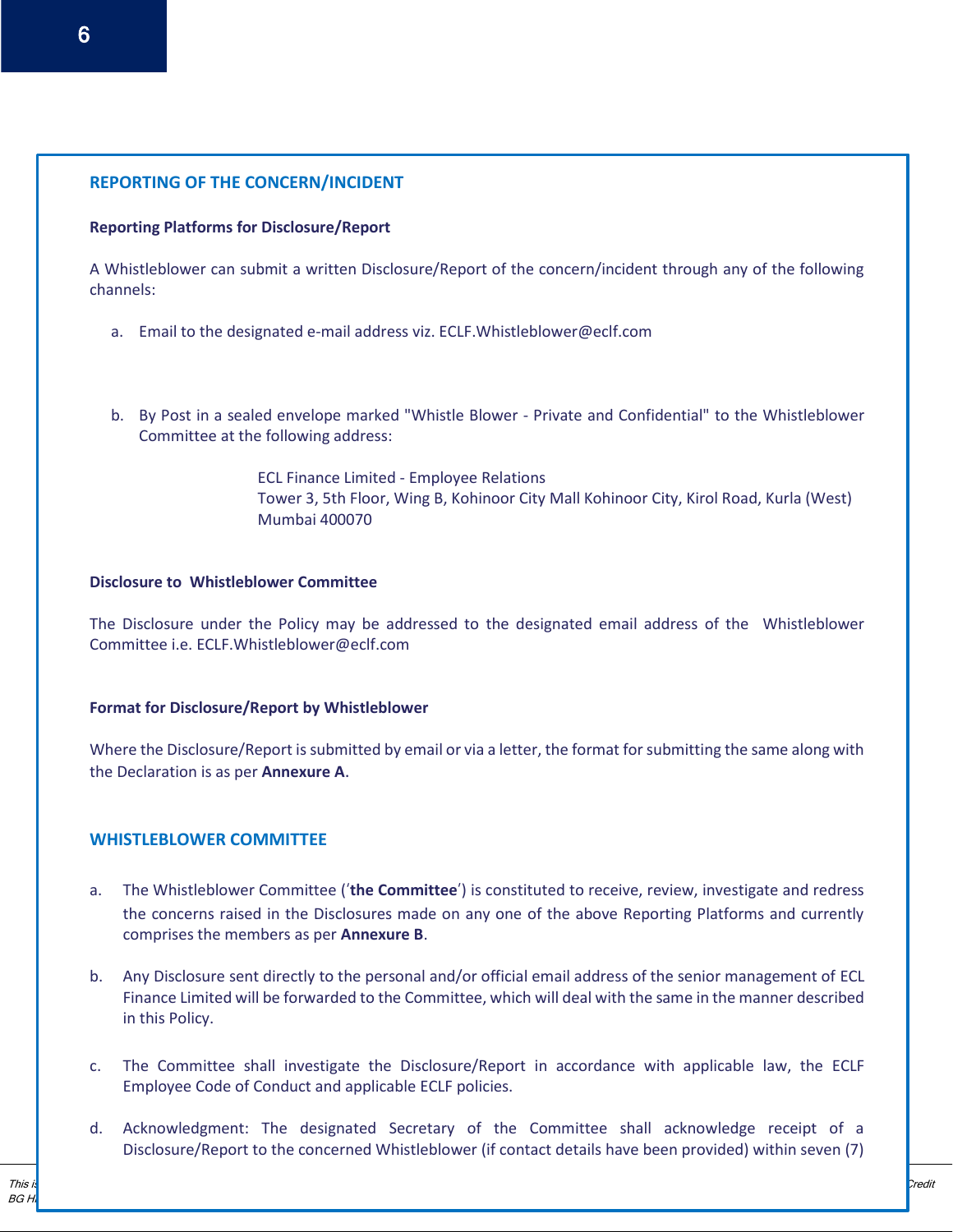working days of the date of receipt thereof by the Committee and ensure timely closure of the Disclosures/Reports.

- e. The Company shall ensure to accept all Disclosures/Reports appearing prima-facie of substance and shall not reject any Disclosure merely for the reason of it being anonymous.
- f. The Committee will proceed to determine whether the allegations of the Whistleblower constitute misconduct. The detailed investigation and redressal process to be followed by the Committee is set out in **Annexure C**.
- g. The Committee shall submit a report to the Audit Committee pertaining to the details of all Whistleblower Complaints received during the year.

## **AUDIT COMMITTEE**

- a. The Audit Committee of the Company ('**Audit Committee**') as constituted by the Board of Directors in accordance with section 177 of the Companies Act, 2013 and Rules thereunder will:
	- i. Oversee the Vigil Mechanism as laid out in this Policy.
	- ii. Review and monitor the functioning of the Whistleblower Committee in accordance with this Policy.
- b. If any member of the Audit Committee has a conflict of interest in any given matter, then the said member will recuse himself/herself from the deliberations in the said matter.
- c. The Committee will provide the Whistleblower with direct access to the Chairperson of the Audit Committee in exceptional cases.
- d. The Committee will send timely updates to its senior management on receipt of a Disclosure/Report and on conclusion of the case.
- e. The Committee will submit a status report of the number of Disclosures received, pending and redressed to the Audit Committee on a quarterly basis.
- f. The Audit Committee of the Company , where appropriate, may at its discretion, refer the case to the Audit Committee or Senior Management of Edelweiss Financial Services Limited, the Group's Holding Company.

## **CONFIDENTIALITY**

- a. Maintaining confidentiality is critical in ensuring that no reprisal or recriminatory action is taken against the Whistleblower.
- b. The Whistleblower and everyone involved in the matter/process shall:
	- i. will maintain complete confidentiality/ secrecy of the Disclosure/Report
	- ii. will not discuss the Disclosure/Report and the investigation thereof in any informal, social gathering, meetings
	- iii. will not leave any papers and/or electronic mails/files unattended pertaining to the

This manual is for internal use only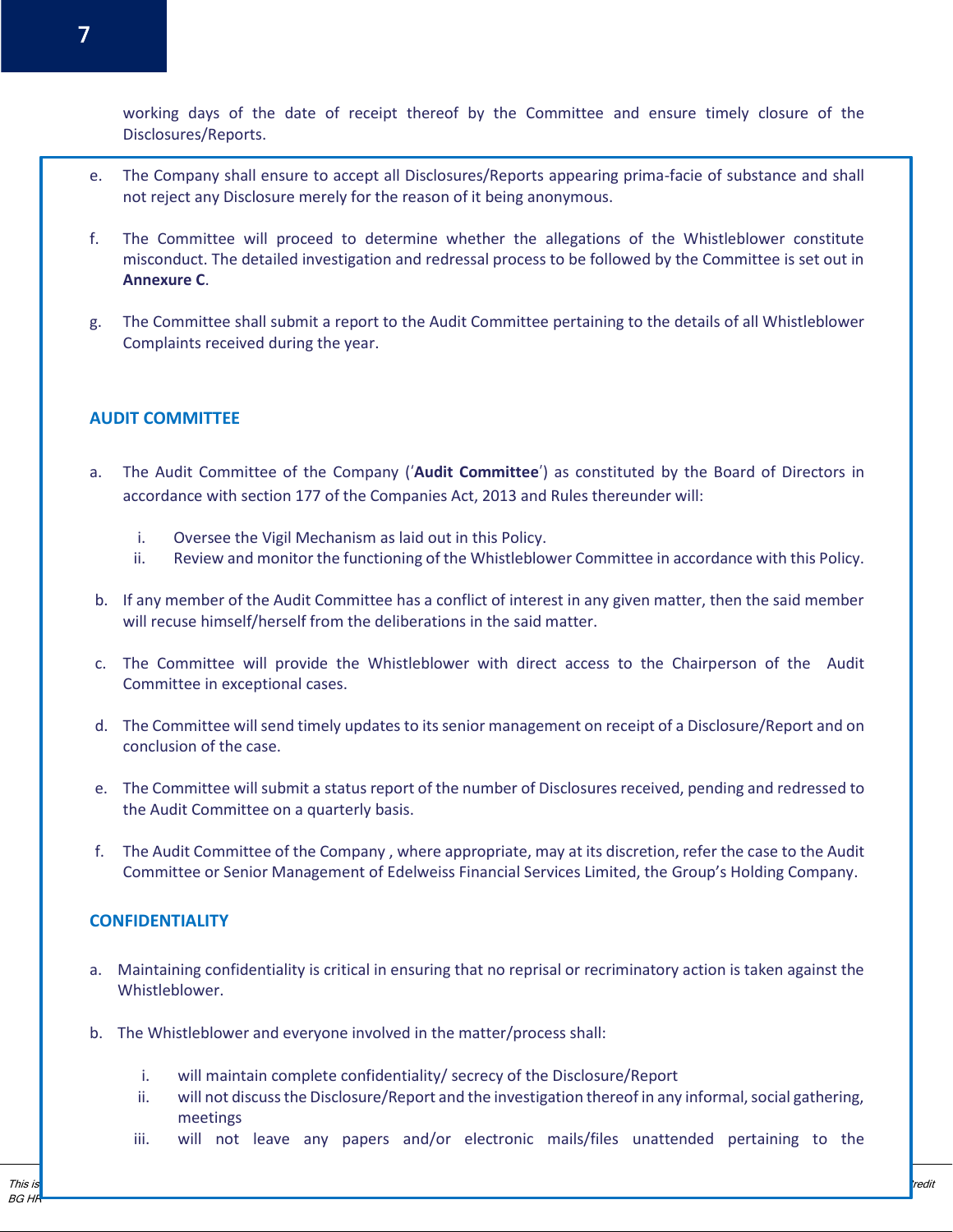- c. The Committee:
	- i. will treat all Disclosures/Report in a confidential and sensitive manner;
	- ii. will not disclose the identity and existence of the Whistleblower without his/her consent in writing, unless required by applicable laws and shall maintain the same throughout the process of investigation, inquiry and examination.
- d. ECLF shall not compel disclosure of the identity or existence of the Whistleblower or the information provided by the Whistleblower, except to the extent relied upon in any proceeding initiated against such person by the Company.
- e. However, in order to effectively carry out investigations, it will be necessary to reveal, on a confidential basis, the nature of the Disclosure/Report made by the Whistleblower to those on a 'need to know' basis, including to those involved in the investigation process.
- f. It will also be necessary in most cases to disclose the facts of the matter (not including the identity of the Whistleblower) to all person(s) who may be the subject of the allegation, thereby ensuring that they are afforded an opportunity to defend themselves against the allegation.
- g. The Disclosure / Report may, at the discretion of ECLF, be made available when it is required to be disclosed in connection with any legal proceedings in furtherance of ECLF' legal position; or as may be otherwise required or permitted by law, to the following:
	- i. any regulatory authority; or
	- ii. any self-regulatory organization; or
	- iii. the surveillance/investigation wings of any recognised stock exchange or clearing corporation; or
	- iv. any law enforcement organization including the police or any central or state revenue authorities; or
	- v. a public prosecutor in connection with any criminal proceedings.
- h. Such sharing of information contained in the Disclosure/Report shall be in accordance with such assurances of confidentiality as the Committee determines appropriate.

## **DOCUMENTATION AND RECORD RETENTION**

The Whistleblower Committee shall maintain documentation of all Disclosures/Reports, subject to this Policy.

The documentation shall include:

- 1) All Disclosures and written submissions provided by the Whistleblower.
- 2) Any other documents identified in the complaint as relevant to the complaint.

This manual is for internal use only internal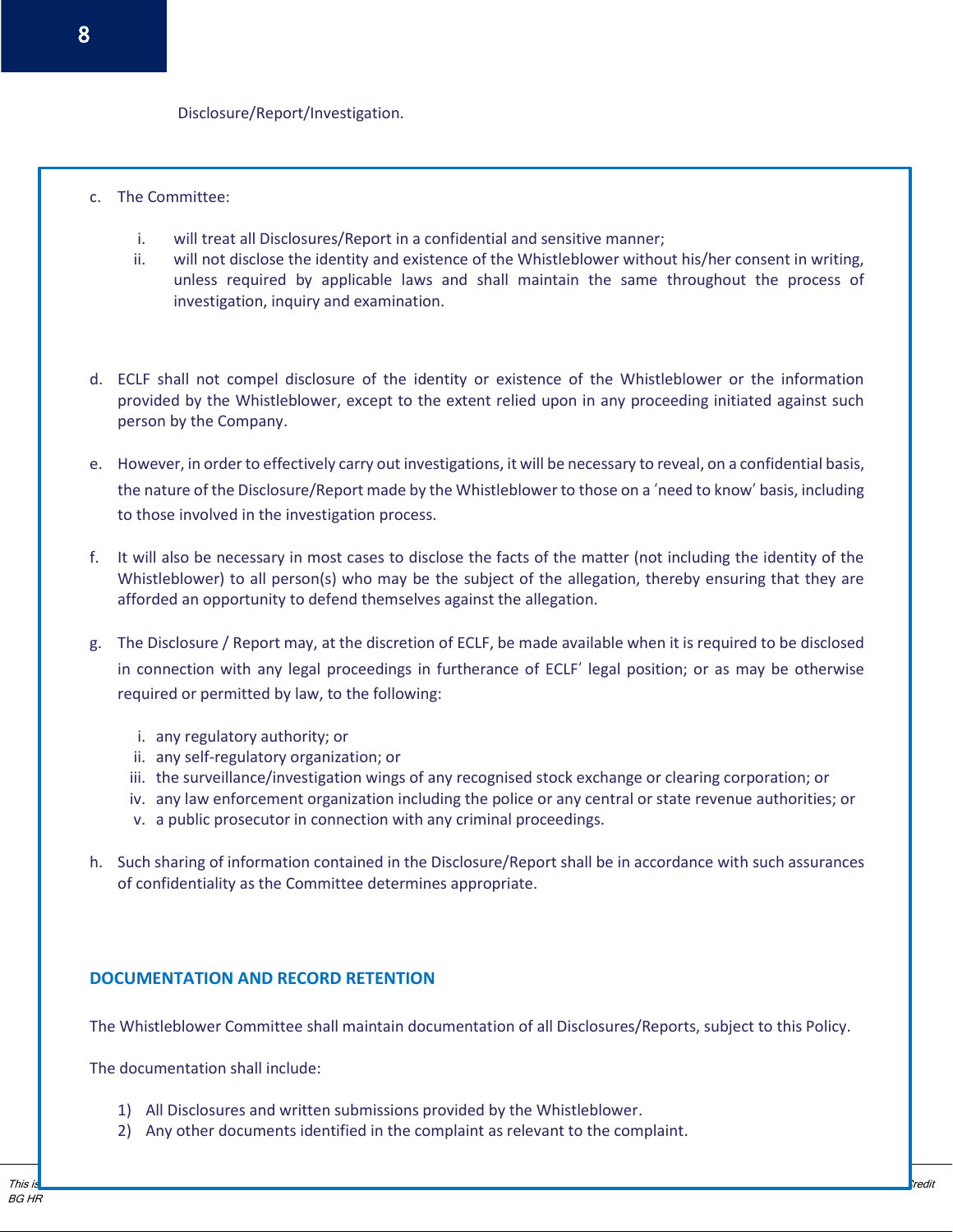3) A summary of the date and manner in which the Disclosure was received by ECLF and the results of investigation relating thereto.

All such documentation shall be retained by ECLF for a minimum period of eight (8) years from the closure of the case or as required by law, whichever is higher.

# **PROTECTION TO WHISTLEBLOWER**

- a. The Committee will take cognisance of each and every Disclosure/Report received subject to the exclusions stated in the Policy.
- b. ECLF strictly prohibits retaliation, victimisation, reprisal, discrimination or harassment of any kind against the Whistleblower who has made a Disclosure/Report. The Committee will recommend appropriate steps to protect the Whistleblower from exposure to any possible retaliatory action including demotion, termination, threat of any kind, discriminatory or biased behaviour or any unfair employment practice as a result of any genuine disclosures or concerns expressed in the Disclosure/Report. Any other person/ Stakeholder assisting in the investigation shall also be protected to the same extent as the Whistleblower.
- c. Nothing in this Policy shall:
	- i. Impede or prohibit any Whistleblower who believes that he or she has been subject to retaliation or victimisation, from approaching any competent authority, court or tribunal for appropriate relief;
	- ii. Diminish the rights and privileges of or remedies available to any Whistleblower under any other law in force.

#### **COMMUNICATION**

The Company" shall endeavor to enhance awareness of the Stakeholders on the availability of the mechanism of Whistleblowing, from time to time.

#### **AMENDMENTS TO THE POLICY**

ECLF reserves its right to amend or modify the Policy, in whole or in part, at any time without notice and without assigning any reason whatsoever.

However, no such amendment or modification will be binding on the directors, employees and Stakeholders unless the same is notified to the ECLF' Directors and Employees in writing and displayed on the Intranet and Website in case of Stakeholders.

This manual is for internal use only internal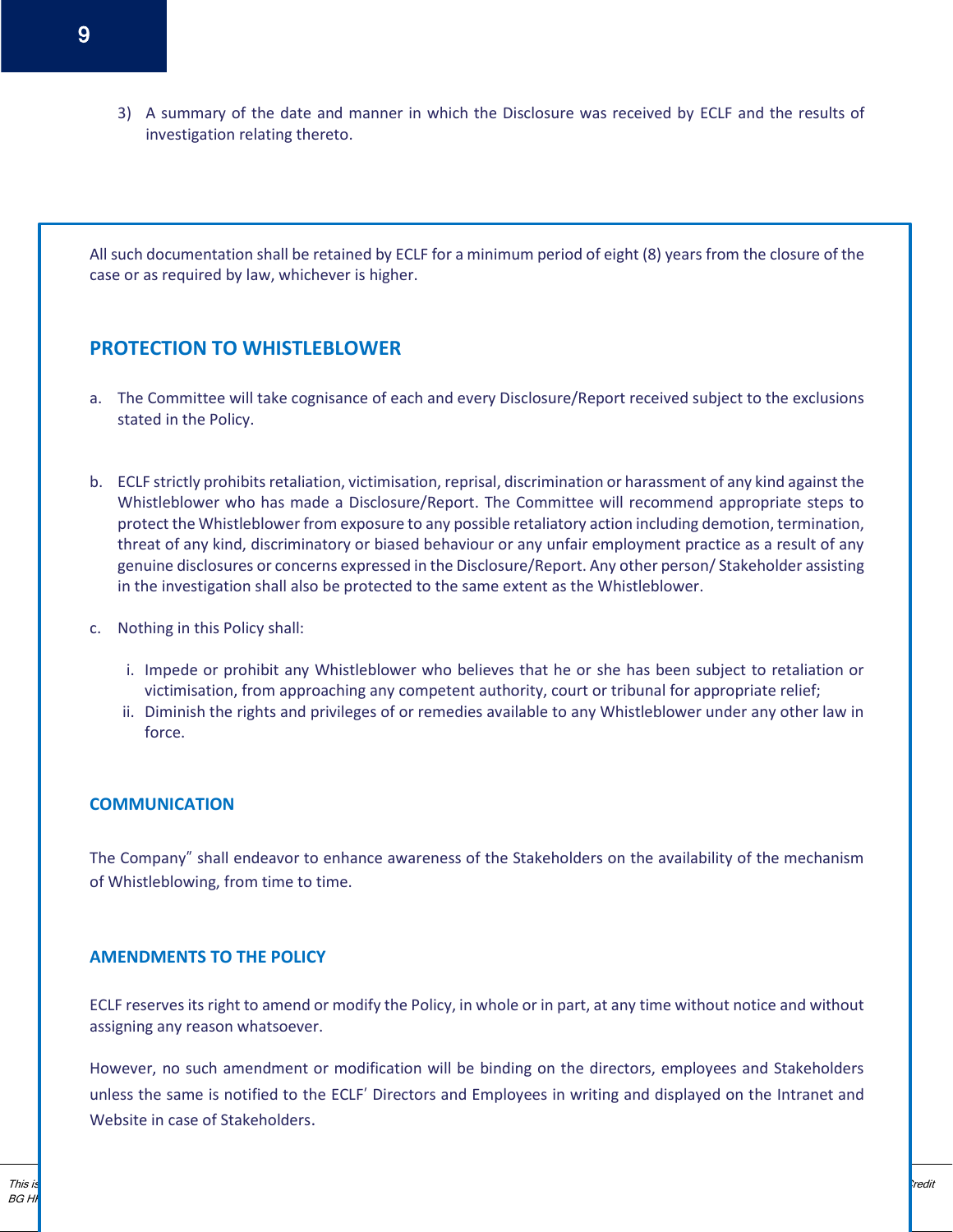## **REVIEW OF THE POLICY**

The Policy shall be reviewed at least once in two years to keep abreast with the changing requirements.

# **Annexure A**

# **FORMAT FOR DISCLOSURE/REPORT**

## **PERSONAL INFORMATION OF THE WHISTLEBLOWER**

- 1. First and Last name
- 2. Address
- 3. Telephone
- 4. Email ID
- 5. Mobile
- 6. Employee ID (if applicable)
- 7. PAN

#### **BRIEF DESCRIPTION OF THE CONCERNS BEING REPORTED:**

- 1. What wrongdoing is being reported?
- 2. Has the violation: Occurred / Occurring / Potential to occur in future?
- 3. If the violation has occurred, date of occurrence: dd/mm/yy (in case exact date is not known, an approximate period may be entered).
- 4. Name/(s) of the persons alleged to have committed or about to commit the wrongdoing.
- 5. Describe in detail why do you think the wrongdoing submitted is a violation?
- 6. How was the alleged wrongdoing committed? Please provide the specific location and time where the wrongdoing occurred?
- 7. Why do you believe the activity to be improper?
- 8. What facts or supporting material/evidence is your allegation based on? Please attach any additional documents to this form, to corroborate the allegations, if necessary.

This manual is for internal use only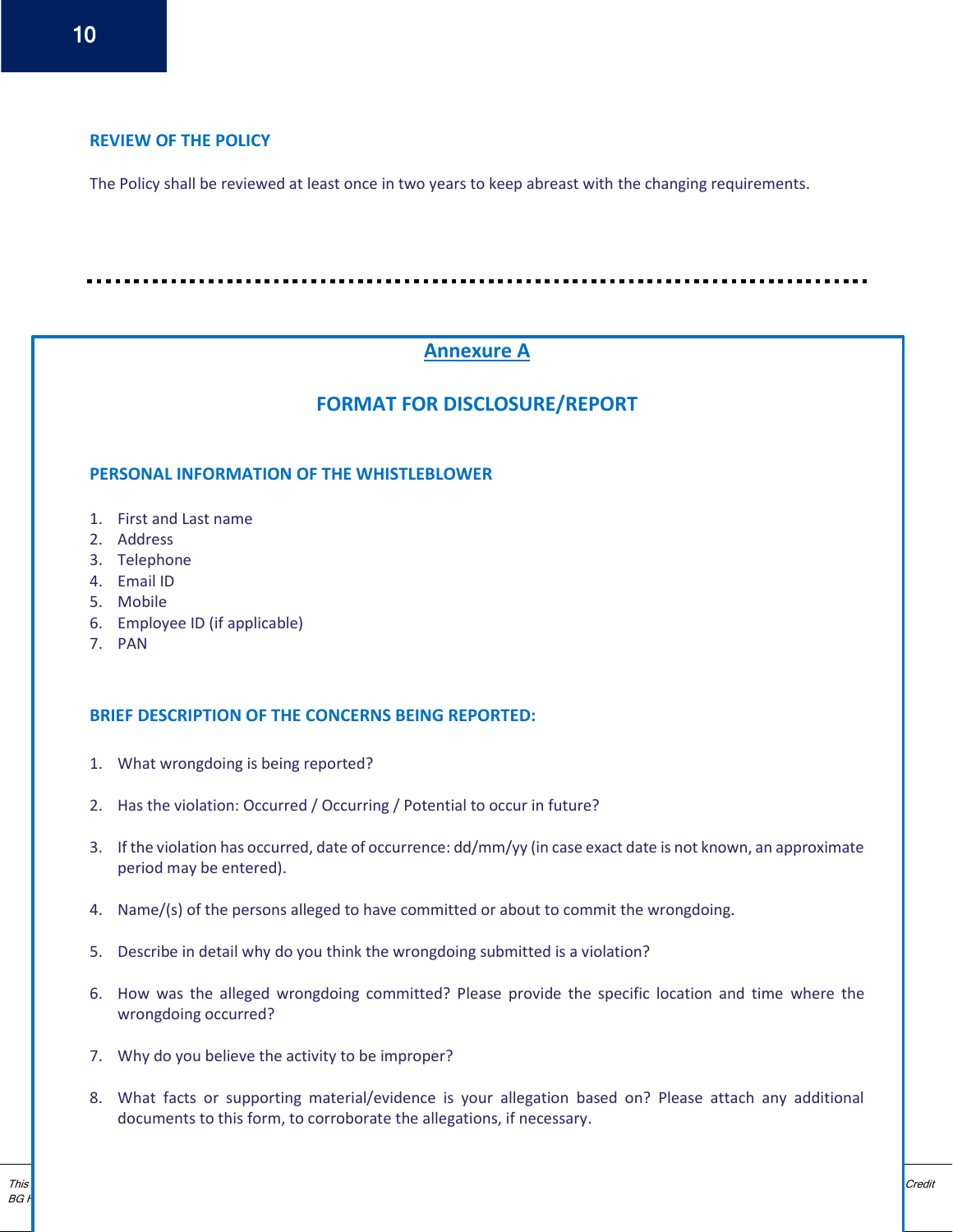Identify any documents or other information in your submission that you believe could reasonably be expected to reveal your identity and explain the basis for your belief that your identity would be revealed if the documents were disclosed to a third party.

- 9. Provide detail of other witnesses (if any) to the alleged wrongdoing
- 10. Has the Whistleblower had any prior communication or representations with the Committee concerning this matter? **Yes (Details thereof) / No**
- 11. Does the wrongdoing relate to an entity of which the individual is or was an officer, director, counsel, employee, consultant or contractor? **Yes (Details thereof) / No**
- 12. If yes to the above question, was the original information submitted first to your Head or internal legal and compliance office? **Yes (Details thereof with Date of submission) / No**

This manual is for internal use only internal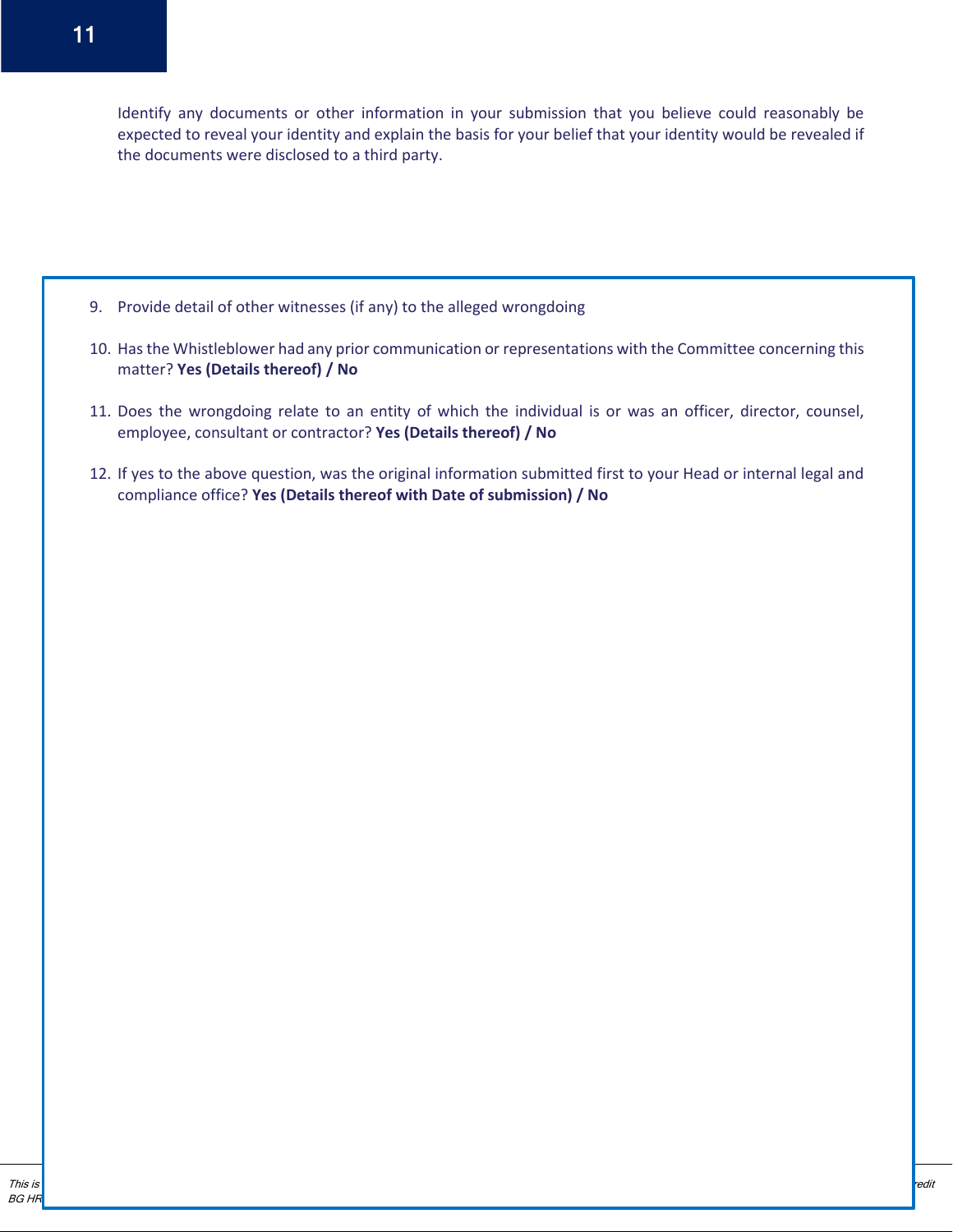# **DECLARATION**

I hereby declare that:

- a. I have read and understood the provisions of ECL Finance Limited Whistleblower Policy
- b. I accept that ECLF is under no obligation to enter into any correspondence regarding action or inaction taken as a result of my Disclosure/Report.
- c. I declare that the Disclosure contained herein is true, correct and complete. I fully understand that I may be subject to DISCIPLINARY action if, in my Disclosure Report, I knowingly and wilfully make any false, fictitious or fraudulent statements or representations or use of any false writing or document knowing that such writing or document contains any false, fictitious, or fraudulent statement.

**Name:** 

**Place and Date:**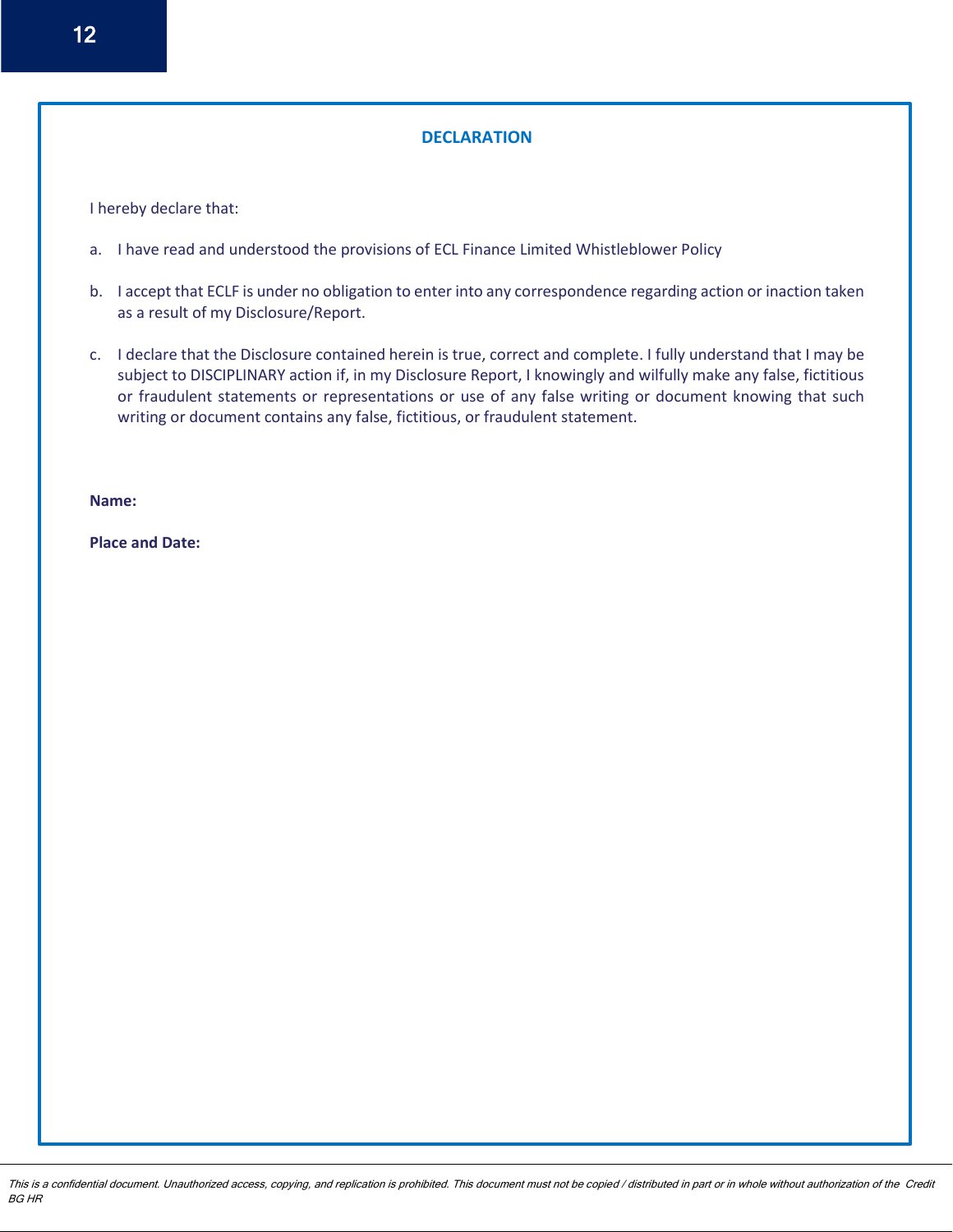# **Annexure B**

# **Whistleblower Committee**

| <b>No</b> | <b>Name</b>              | Designation             |
|-----------|--------------------------|-------------------------|
|           | <b>Kashmira Mathew</b>   | Chairperson             |
| 2.        | Phanindranath Kakarla    | Member                  |
| 3.        | <b>Kulbir Singh Rana</b> | Member                  |
| 4.        | <b>Smit Shah</b>         | Member                  |
| 5.        | Shama Asnani             | <b>Member Secretary</b> |